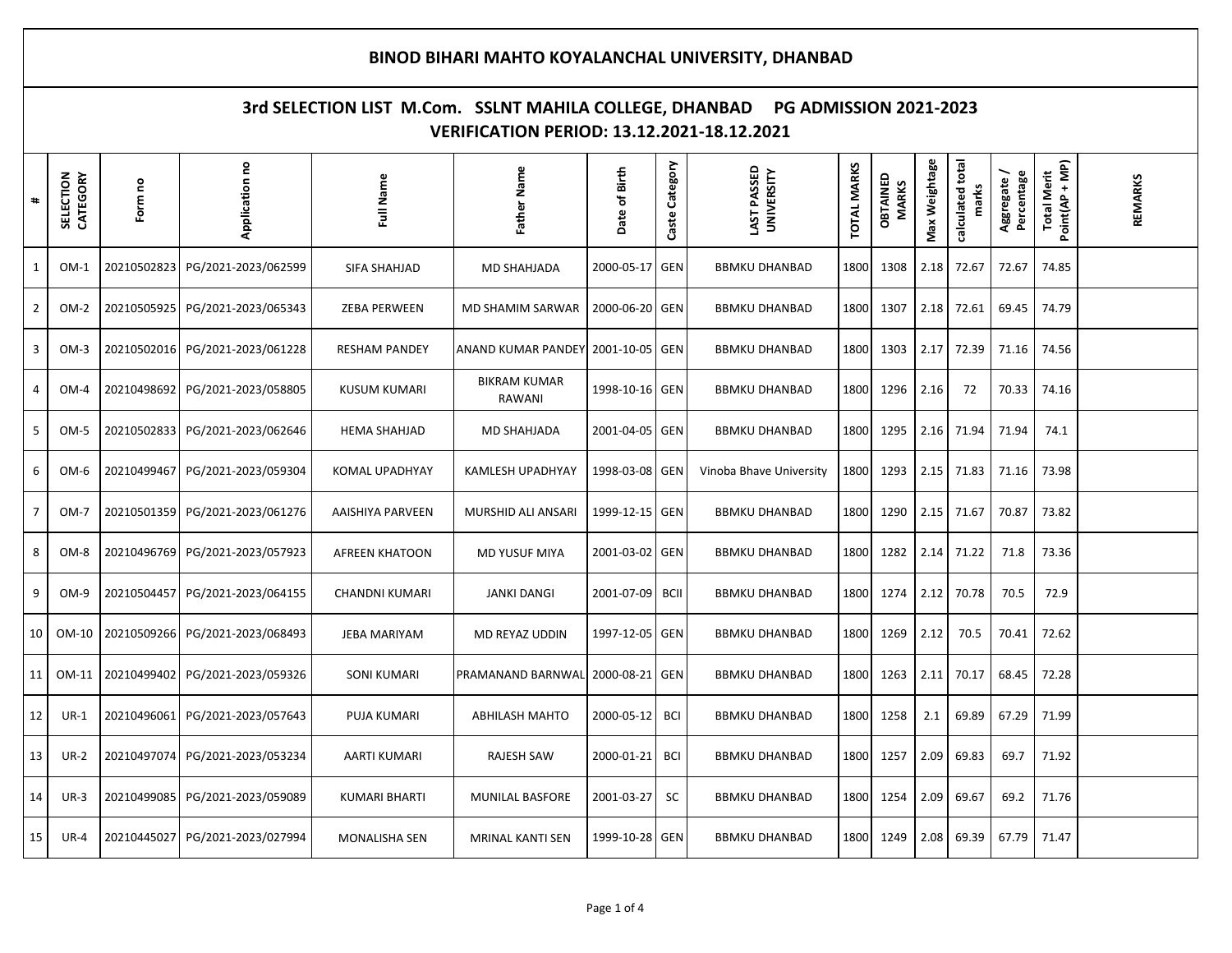## **BINOD BIHARI MAHTO KOYALANCHAL UNIVERSITY, DHANBAD 3rd SELECTION LIST M.Com. SSLNT MAHILA COLLEGE, DHANBAD PG ADMISSION 2021-2023 VERIFICATION PERIOD: 13.12.2021-18.12.2021 calculated total**  Total Merit<br>Point(AP + MP) Caste Category Max Weightage **Max Weightage** calculated total **Application no Caste Category UNIVERSITY TOTAL MARKS Point(AP + MP) LAST PASSED TOTAL MARKS CATEGORY Father Name Date of Birth Aggregate / Total Merit SELECTION OBTAINED**  Aggregate/ **Percentage Full Name** OBTAINED **REMARKS MARKS Form no marks #**16 UR-5 20210501626 PG/2021-2023/061505 CHANDA KUMARI DINESH DAS 2001-01-12 SC BBMKU DHANBAD 1800 1247 2.08 69.28 68.75 71.36 17 UR-6 20210505602 PG/2021-2023/065226 PRIYA DUTTA SAROJ DUTTA 2000-10-03 GEN BBMKU DHANBAD 1800 1244 2.07 69.11 67.95 71.18 18 UR-7 20210497380 PG/2021-2023/025495 JYOTI KUMARI PATEL RANG BAHADUR PATEL 2000-12-24 BCI BBMKU DHANBAD 1800 1244 2.07 69.11 67.46 71.18 19 UR-8 20210502917 PG/2021-2023/036655 SNEHA DUBEY DHARMENDRA DUBEY 2000-11-08 GEN BBMKU DHANBAD 1800 1241 2.07 68.94 68.25 71.01 20 UR-9 20210504443 PG/2021-2023/064101 NISHI SINHA SANJAY SINHA 2001-07-11 GEN BBMKU DHANBAD 1800 1240 2.07 68.89 70.26 70.96 21 UR-10 20210414107 PG/2021-2023/015728 MANSI PRIYA BINOD VISHWAKARMA 1999-09-06 GEN BBMKU DHANBAD 1800 1239 2.06 68.83 67.25 70.89 22 UR-11 20210446847 PG/2021-2023/029507 RIYA KESHRI DILIP KESHRI 2000-05-14 GEN BBMKU DHANBAD 1800 1235 2.06 68.61 66.12 70.67 23 | UR-12 |20210504432| PG/2021-2023/064177 | NEHA KUMARI | AWDHESH SHARMA |2000-02-13 |GEN | BBMKU DHANBAD |1800| 1234 | 2.06 | 68.56 | 67.58 | 70.62 SURENDRA KUMAR 24 UR-13 20210410177 PG/2021-2023/016541 SIMRAN KUMARI 2000-02-13 GEN BBMKU DHANBAD 1800 1232 2.05 68.44 68.83 70.49 DUBEY 25 UR-14 20210446407 PG/2021-2023/029405 ANWESHA SINHA DILIP KUMAR SINHA 2000-09-15 GEN BBMKU DHANBAD 1800 1232 2.05 68.44 68.37 70.49 26 UR-15 20210498932 PG/2021-2023/058321 TRISHNA DUTTA BAIDYANATH DUTTA 1996-12-31 BCI Vinoba Bhave University 800 547 2.05 68.38 64.26 70.43 PITAMBER SINGH 27 EWS-1 20210508093 PG/2021-2023/067509 DEVYANI KUMARI 2000-09-11 GEN BBMKU DHANBAD 1800 1192 1.99 66.22 66.83 68.21 **CHOUDHARY** 28 EWS-2 20210497294 PG/2021-2023/055357 NEHA KUMARI DULAL KUMAR ROY 1998-05-10 GEN BBMKU DHANBAD 1800 1191 1.99 66.17 66 68.16 29 EWS-3 20210508220 PG/2021-2023/067621 GURPRIT KOUR NIRMAL SINGH 2000-05-09 GEN BBMKU DHANBAD 1800 1173 1.96 65.17 63.16 67.13 30 | EWS-4 |20210502123| PG/2021-2023/061992 | SHAHIN FATIMA | MD AZIM ANSARI |1999-06-12 |GEN | BBMKU DHANBAD |1800| 1106 | 1.84 | 61.44 | 62.2 | 63.28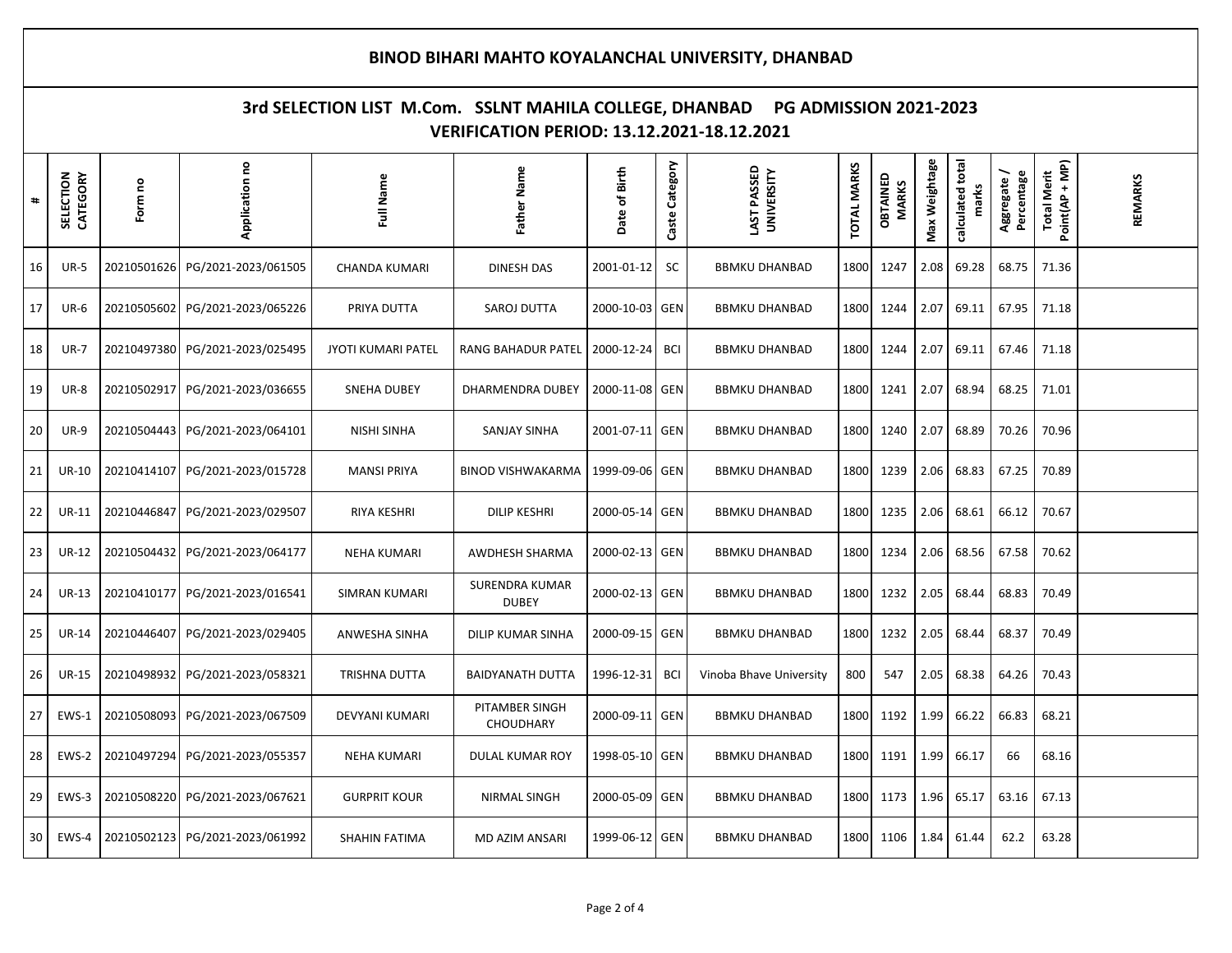## **BINOD BIHARI MAHTO KOYALANCHAL UNIVERSITY, DHANBAD 3rd SELECTION LIST M.Com. SSLNT MAHILA COLLEGE, DHANBAD PG ADMISSION 2021-2023 VERIFICATION PERIOD: 13.12.2021-18.12.2021 calculated total**  Total Merit<br>Point(AP + MP) Caste Category Max Weightage **Max Weightage** calculated total **Application no Caste Category UNIVERSITY TOTAL MARKS Point(AP + MP) LAST PASSED TOTAL MARKS CATEGORY Father Name Date of Birth Aggregate / Total Merit SELECTION OBTAINED**  Aggregate/ **Percentage Full Name** OBTAINED **REMARKS MARKS Form no marks #**31 | BCl-1 |20210505674| PG/2021-2023/065275 | SHAHINA MUSKAN | MD SHAHABUDDIN |1999-06-11| BCI | BBMKU DHANBAD |1800| 1225 |2.04 |68.06 |68.42 | 70.1 32 BCI-2 20210498915 PG/2021-2023/043045 LAXMI KUMARI RAGHUNATH MAHATO 2000-09-17 BCI BBMKU DHANBAD 1800 1225 2.04 68.06 66.37 70.1 33 | BCI-3 |20210501460| PG/2021-2023/061368 | SONAM SINGH | SRI SANJAY SINGH |2000-09-28 | BCI | BBMKU DHANBAD |1800 | 1201 | 2 | 66.72 | 65.93 | 68.72 34 BCI-4 20210499019 PG/2021-2023/059035 SIMRAN KUMARI RAJENDRA 2000-08-19 BCI BBMKU DHANBAD 1800 1197 2 66.5 66.12 68.5 VISHWAKARMA VISHWAKARMA 35 BCI-5 20210499881 PG/2021-2023/059882 GEETA KUMARI GOPAL SHARMA 1999-11-09 BCI BBMKU DHANBAD 1800 1169 1.95 64.94 65.12 66.89 36 | BCII-1 |20210508953| PG/2021-2023/068293 | ANJALI KUMARI | NIRANJAN KESHRI |1998-11-19 | BCII | BBMKU DHANBAD |1800 |1225 |2.04 |68.06 |68.06 | 670.1 37 | BCII-2 |20210500664| PG/2021-2023/060597 | CHANDNI KUMARI | LALJEET SAW |2000-03-10| BCII | BBMKU DHANBAD |1800| 1195 |1.99 | 66.39 | 66.75 | 68.38 38 | SC-1 |20210503977| PG/2021-2023/063738 | KALYANI KM RAJAK | NIKHIL RAJAK | 1998-08-03 | SC | BBMKU DHANBAD |1800 |1189 |1.98 |66.06 |65.08 |68.04 39 | SC-2 |20210503363|PG/2021-2023/063171 | SUPRIYA KUMARI | BINOD KUMAR |1999-10-13|SC | BBMKU DHANBAD |1800|1180 |1.97 |65.56 |65.04 |67.53 40 SC-3 20210499825 PG/2021-2023/059784 MINAKSHI KUMARI BIRENDRA PRASAD 2000-10-19 SC BBMKU DHANBAD 1800 1163 1.94 64.61 68.16 66.55 41 SC-4 20210506594 PG/2021-2023/066079 ARADHYA KUMARI ASHOK KUMAR 2001-02-06 SC BBMKU DHANBAD 1800 1140 1.9 63.33 62.41 65.23 42 ST-1 20210496959 PG/2021-2023/057985 NIKITA KUMARI Kamalkant jha 2001-01-01 ST BBMKU DHANBAD 1800 1092 1.82 60.67 59.75 62.49 43 ST-2 20210499014 PG/2021-2023/059022 PRATIBHA HEMROM MAHABIR MUNDA 2000-03-08 ST BBMKU DHANBAD 1800 1064 1.77 59.11 58.79 60.88 44 V\_ST-3 20210498965 PG/2021-2023/059013 PINKY KUMARI UCHIT MAHATO 2000-07-18 BCI BBMKU DHANBAD 1800 1162 1.94 64.56 62.25 66.5 45 | V\_ST-4 |20210499362| PG/2021-2023/059286 | SHAHNAZ BANO | ZAINUL ABEDIN |2001-04-10 | BCI | BBMKU DHANBAD |1800 | 1152 | 1.92 | 64 | 64.04 | 65.92